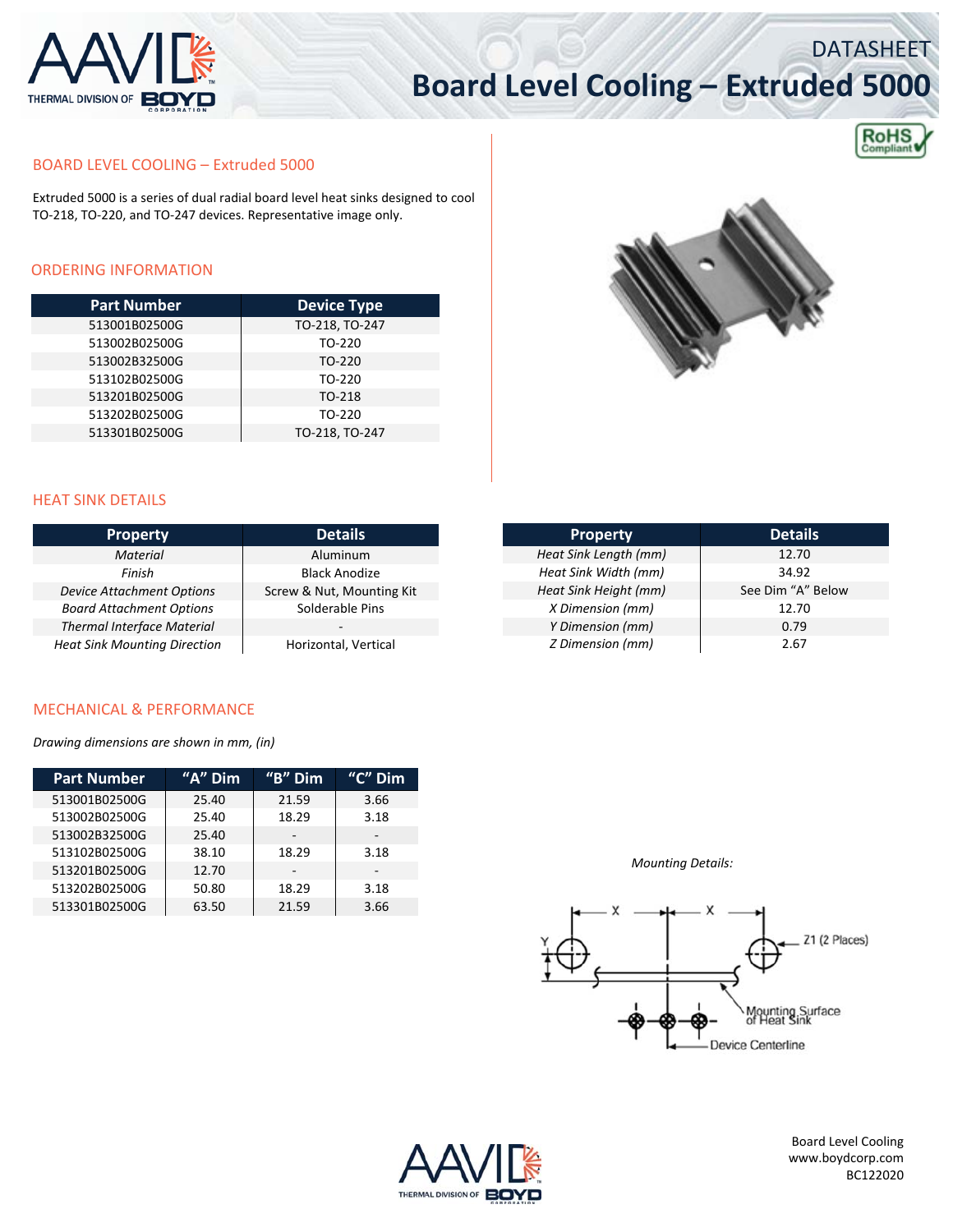

Part Numbers: 513001B02500G, 513201B02500G**,** 513301B02500G



Part Numbers: 513002B02500G, 513102B02500G, 513202B02500G



Part Number: 513002B32500G





Board Level Cooling www.boydcorp.com BC122020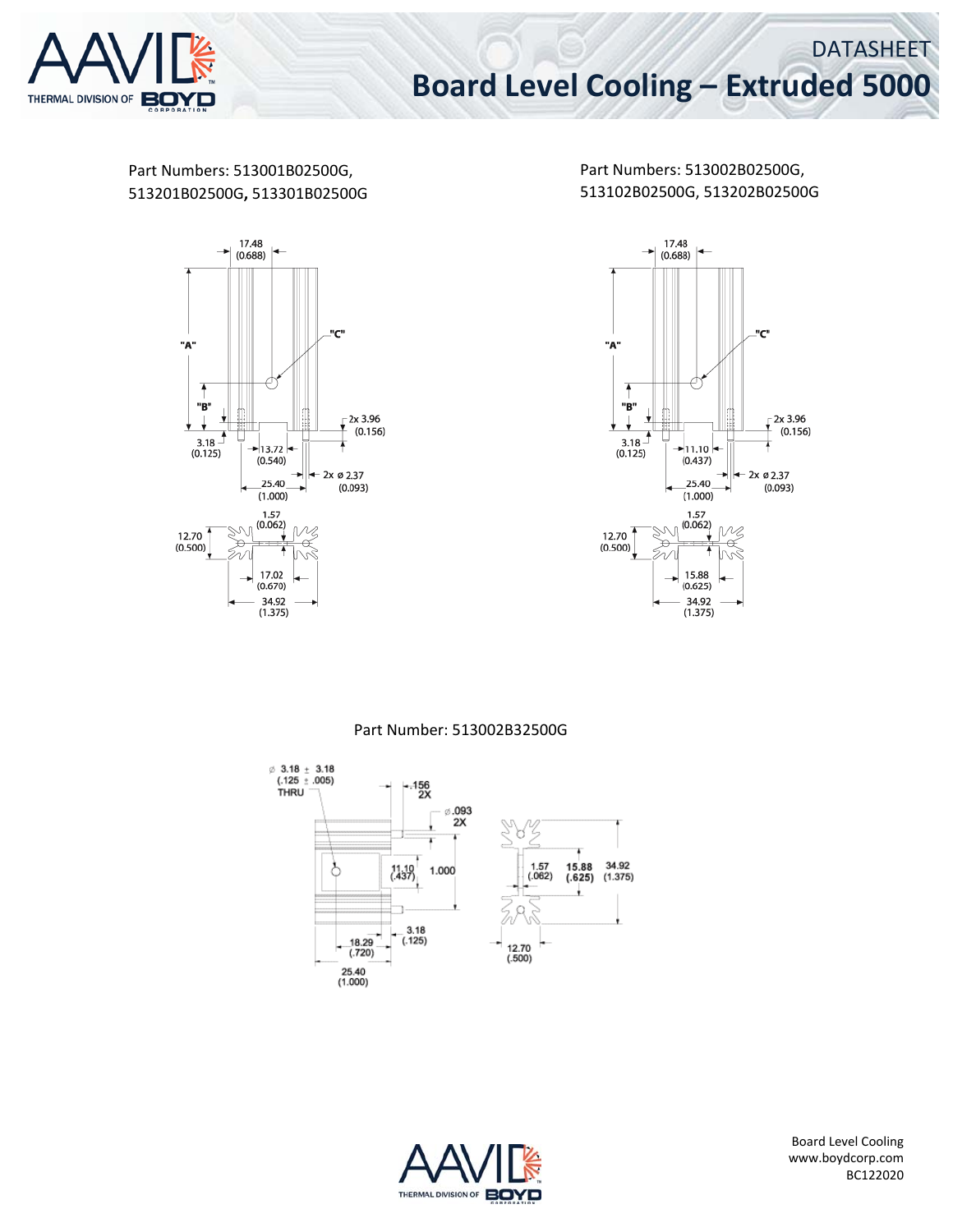

## **Board Level Cooling – Extruded 5000**

DATASHEET







Board Level Cooling www.boydcorp.com BC122020